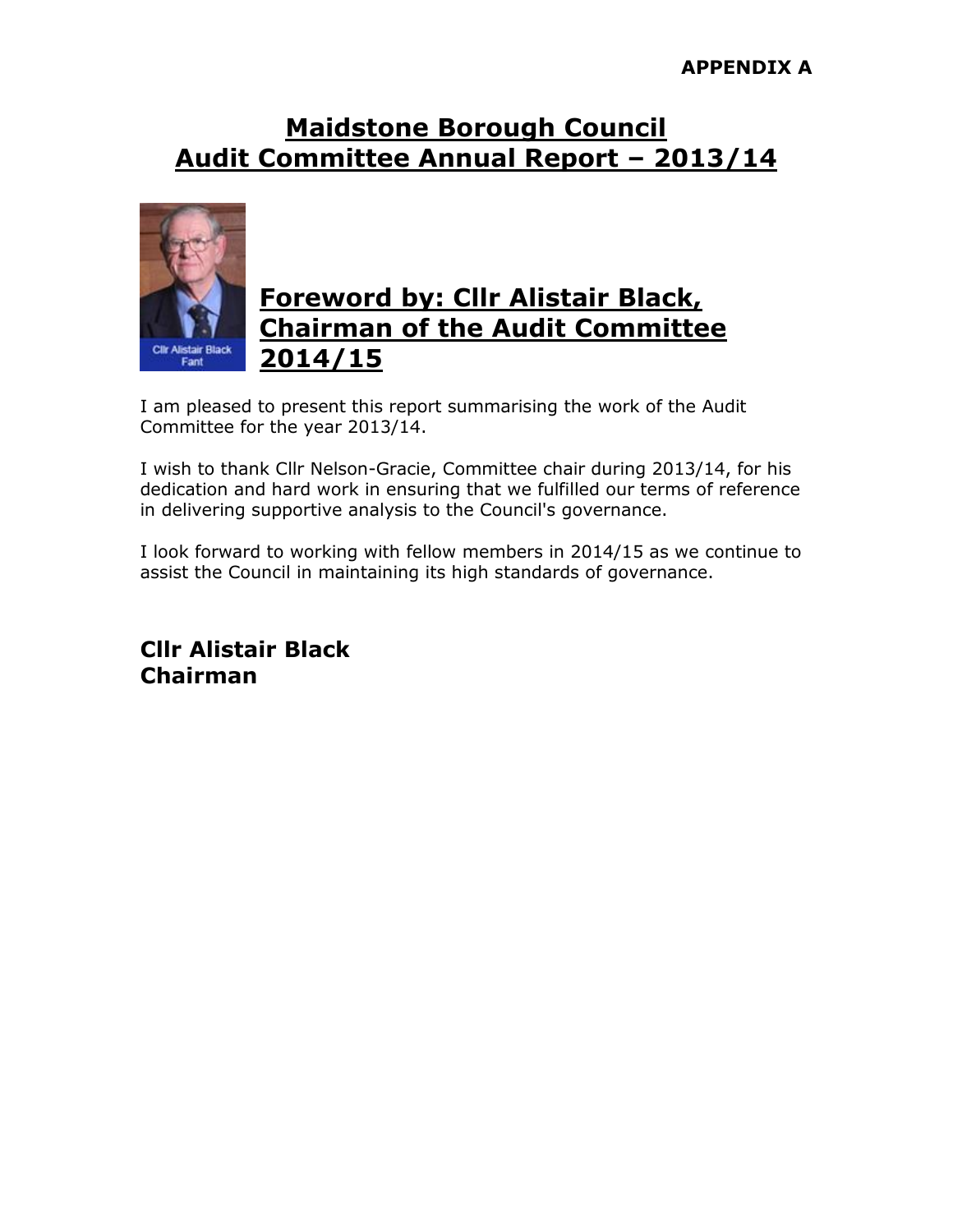# **Audit Committee Annual Report 2013/14**

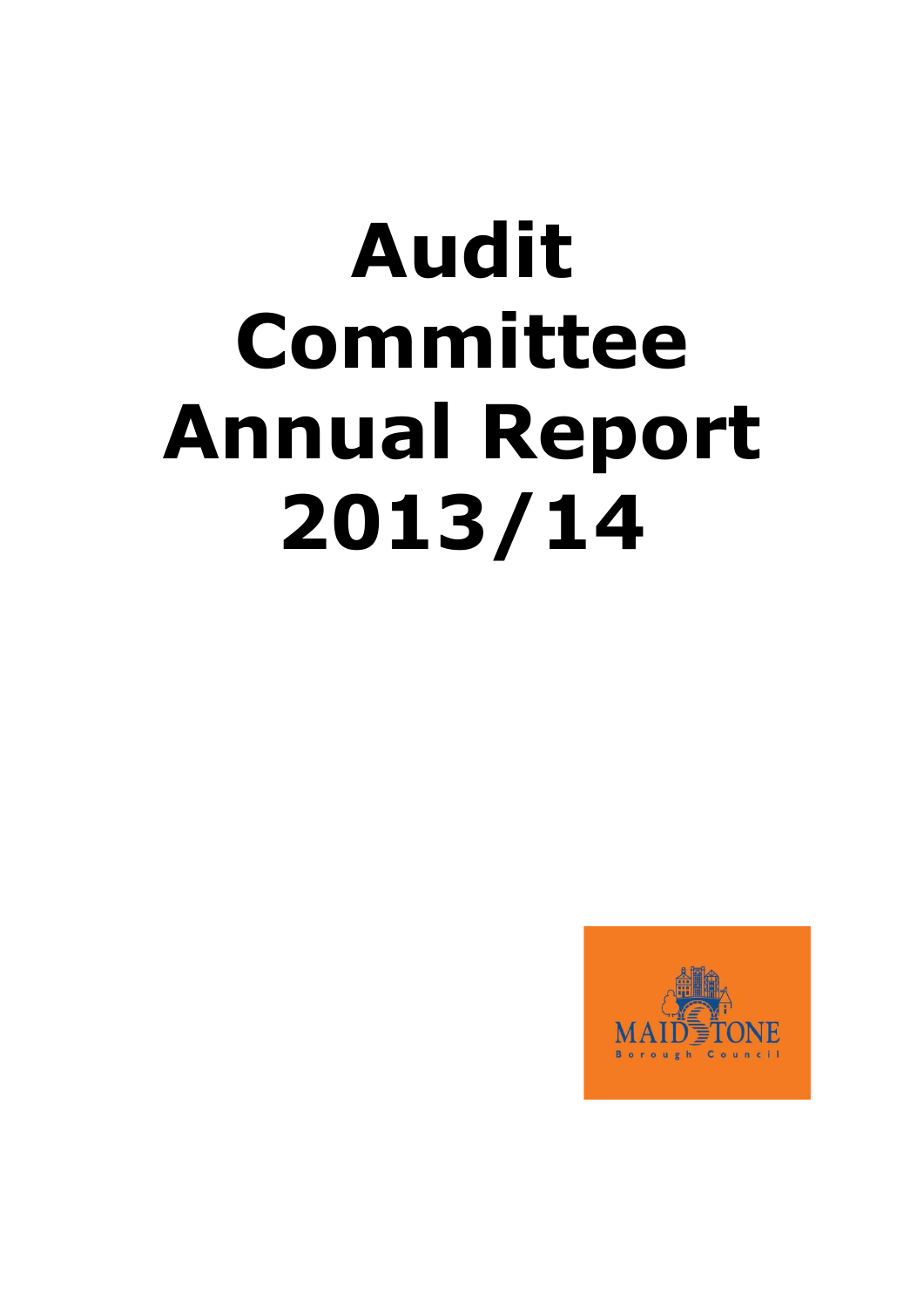#### **1. Introduction – The Role of the Audit Committee:**

Maidstone Borough Council understands and supports the value of having an independent Audit Committee as an essential component of the Council's governance framework.

The Maidstone Audit Committee comprises five members whose key purpose is to monitor audit activity (internal and external), review and comment on the effectiveness of the Council's regulatory framework and review and approve the Council's annual statements of accounts and scrutinise associated strategy and policy

The Committee is independent from the Council's Executive and Scrutiny functions and has clear reporting lines and rights of access in order to discharge its responsibilities in line with its terms of reference. This includes direct access to the Council's Appointed Auditor and Head of Internal Audit where appropriate.

The Committee holds, develops and maintains skills, interests and knowledge in finance and risk management, accounting concepts, standards and regulation. It is required to provide independent and unbiased scrutiny to promote apolitical discussion, as well as maintain ability to challenge the Executive and senior officers of the Council when required.

The Committee is not a substitute for the Executive function in the management of internal or external audit, risk management, governance, or any other review or assurance function. It is the Committee's role to examine these functions, and to offer views and recommendations on the way the management of these functions is conducted.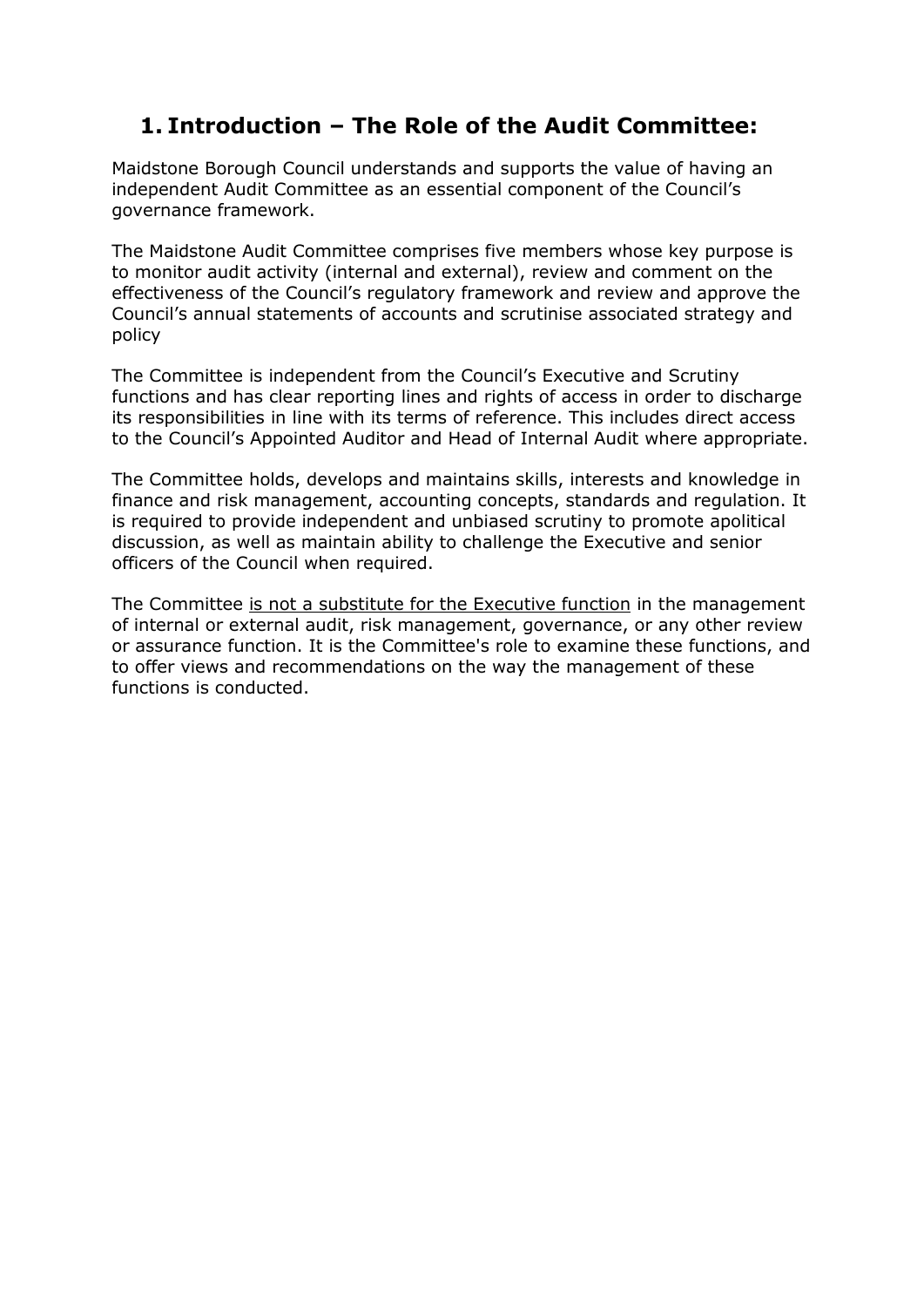#### **2. Terms of Reference**

The Committee's detailed Terms of Reference are set out in Article 6A of the Council's constitution and are based on the Chartered Institute of Public Finance and Accounting (CIPFA) model.

In summary, the Audit Committee core is responsible for providing independent assurance to the Council in relation to the areas of governance. Its core functions are to:

- 1. Consider the effectiveness of the Authority's risk management arrangements, the control environment and associated anti-fraud and anti-corruption arrangements.
- 2. Seek assurances that action is being taken on risk-related issues identified by auditors and inspectors.
- 3. Be satisfied that the authority's assurance statements, including the Annual Governance Statement, properly reflect the risk environment and any actions required to improve it.
- 4. Approve (but not direct) internal audit's strategy, plan and monitor performance.
- 5. Review summary internal audit reports and the main issues arising, and seek assurance that action has been taken where necessary.
- 6. Receive the annual report of the Head of Internal Audit Partnership.
- 7. Consider the reports of external audit and inspection agencies.
- 8. Ensure that there are effective relationships between external and internal audit, inspection agencies and other relevant bodies, and that the value of the audit process is actively promoted.
- 9. Review the financial statements, external auditor's opinion and reports to members, and monitor management action in response to the issues raised by external audit.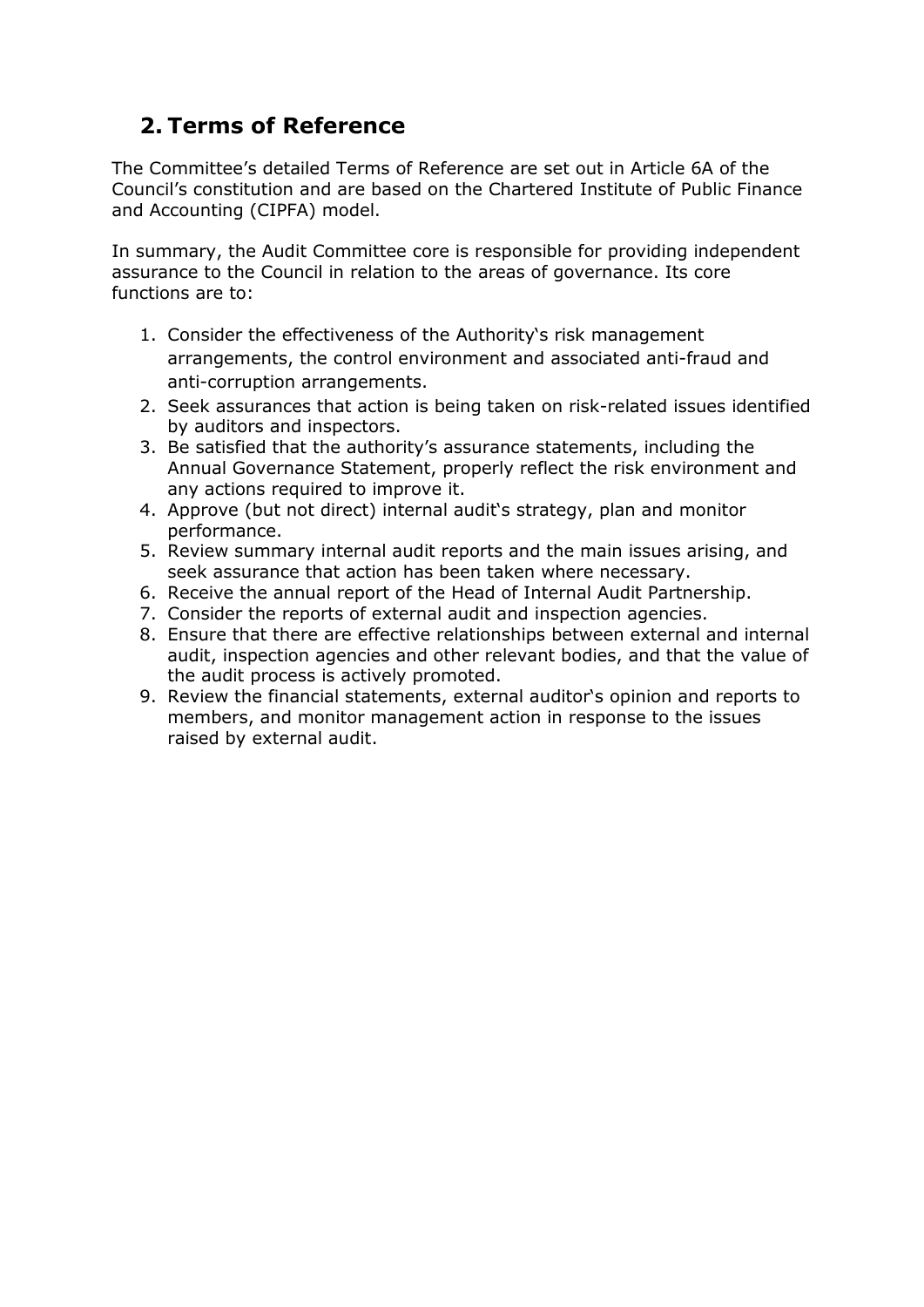### **3. Membership 2013/14**

The Audit Committee comprised of five members in 2013/14:

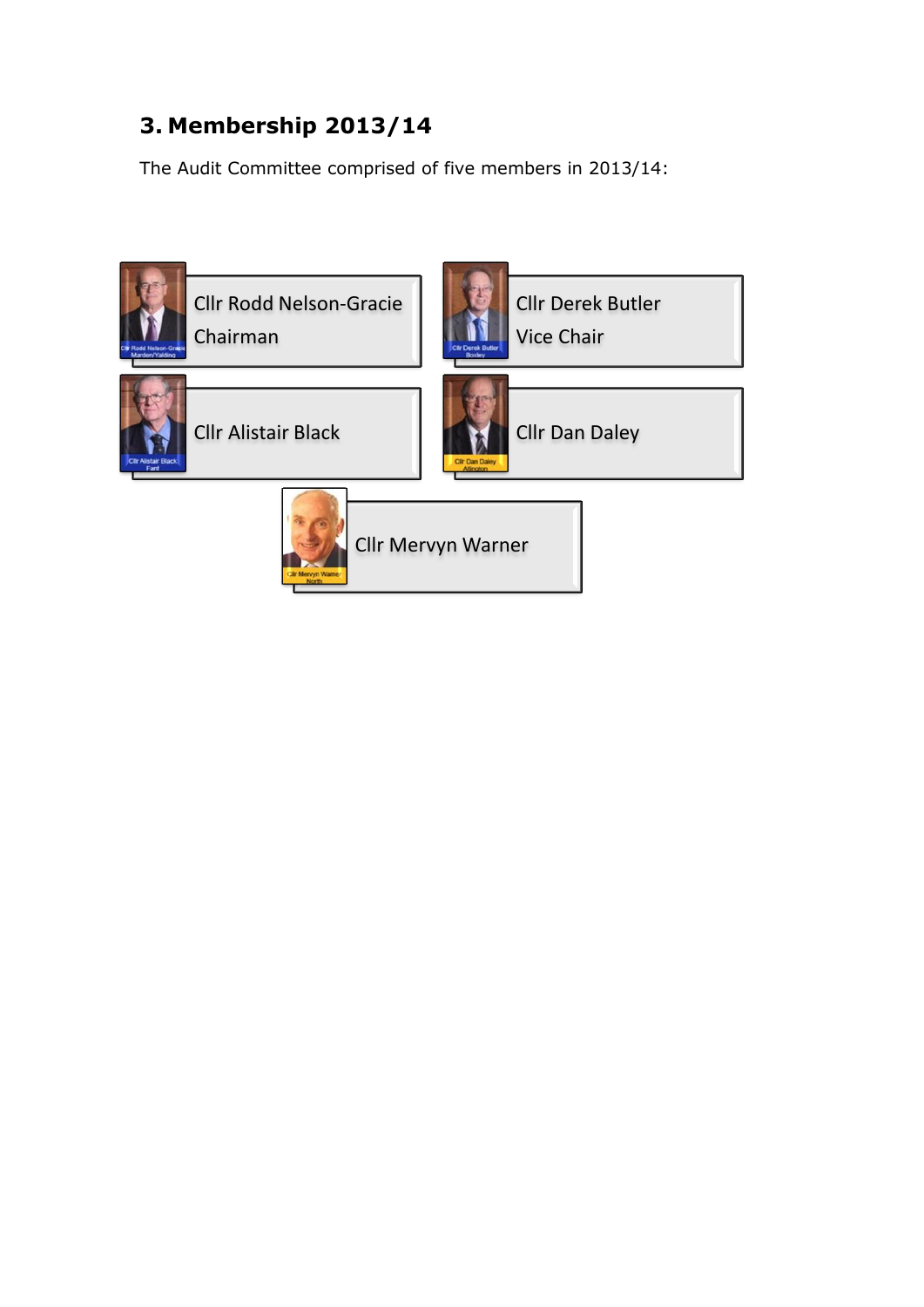#### **4. Committee Attendance 2013/14**

The Committee met on seven occasions in 2013/14. Audit Committee meetings are held in public, and members of the Council and the public are welcome to attend. All of the Audit Committee meetings are webcast, and recordings, agenda papers and minutes are available on the Council's **[website](http://services.maidstone.gov.uk/ieListMeetings.aspx?CId=147&Year=0)**.

The Audit Committee has been well supported throughout the year by both Members and Officers. Regular attendees to the Audit Committee meetings include the Director of Regeneration and Communities, the Head of Finance and Resources, the Head of Audit Partnership, the Audit Manager and representatives from the external auditor. The Committee also has the right to call any other officers or agencies of the Council as required.

| <b>Cllr/Officer</b>                                      | 10<br>Jun    | 15<br>Jul    | 12<br><b>Aug</b> | 16<br><b>Sept</b> | 25<br><b>Nov</b> | 10<br><b>Feb</b> | 24<br><b>Mar</b>             |  |  |
|----------------------------------------------------------|--------------|--------------|------------------|-------------------|------------------|------------------|------------------------------|--|--|
|                                                          | 2013         | 2013         | 2013             | 2013              | 2013             | 2014             | 2014                         |  |  |
| <b>Audit Committee Members</b>                           |              |              |                  |                   |                  |                  |                              |  |  |
| <b>Cllr Rodd Nelson</b>                                  | $\checkmark$ | $\checkmark$ | $\checkmark$     |                   | $\checkmark$     | $\checkmark$     | $\checkmark$                 |  |  |
| Gracie (Chairman)                                        |              |              |                  |                   |                  |                  |                              |  |  |
| <b>Cllr Derek Butler</b>                                 | $\checkmark$ |              | $\checkmark$     | $\checkmark$      |                  | $\checkmark$     | $\checkmark$                 |  |  |
| (Vice-Chairman)                                          |              |              |                  |                   |                  |                  |                              |  |  |
| <b>Cllr Alistair Black</b>                               | $\checkmark$ | $\checkmark$ | $\checkmark$     | $\checkmark$      | $\checkmark$     | $\checkmark$     |                              |  |  |
| <b>Cllr Dan Daley</b>                                    | $\checkmark$ | $\checkmark$ | $\checkmark$     | $\checkmark$      |                  | $\checkmark$     | $\checkmark$                 |  |  |
| <b>Cllr Mervyn Warner</b>                                |              |              |                  | $\checkmark$      |                  |                  |                              |  |  |
| <b>Substitute Members</b>                                |              |              |                  |                   |                  |                  |                              |  |  |
| <b>Cllr Fran Wilson</b>                                  | $\checkmark$ | $\checkmark$ |                  |                   | $\checkmark$     |                  |                              |  |  |
| <b>Cllr Michael Yates</b>                                | $\checkmark$ | $\checkmark$ | $\checkmark$     | $\checkmark$      | $\checkmark$     |                  | $\checkmark$                 |  |  |
| <b>Cllr Bryan Vizzard</b>                                |              |              |                  |                   |                  | $\checkmark$     | $\checkmark$                 |  |  |
| <b>Officers</b>                                          |              |              |                  |                   |                  |                  |                              |  |  |
| Dir of Regeneration                                      |              | $\checkmark$ |                  |                   | $\checkmark$     |                  | $\checkmark$                 |  |  |
| & Communities                                            |              |              |                  |                   |                  |                  |                              |  |  |
| Head of Finance &                                        | $\checkmark$ | $\checkmark$ | $\checkmark$     | $\checkmark$      | $\checkmark$     | $\checkmark$     |                              |  |  |
| <b>Resources</b>                                         | $\checkmark$ | $\checkmark$ | $\checkmark$     | $\checkmark$      | $\checkmark$     | $\checkmark$     |                              |  |  |
| Head Audit P'ship                                        |              |              | $\checkmark$     |                   | $\checkmark$     |                  | $\checkmark$<br>$\checkmark$ |  |  |
| Head of Policy &<br>Communications                       |              |              |                  |                   |                  |                  |                              |  |  |
| <b>Head of Revenues</b>                                  |              | $\checkmark$ |                  |                   |                  |                  | $\checkmark$                 |  |  |
| & Benefits Service                                       |              |              |                  |                   |                  |                  |                              |  |  |
| <b>Audit Manager</b>                                     | $\checkmark$ | $\checkmark$ | $\checkmark$     | $\checkmark$      | $\checkmark$     |                  | $\checkmark$                 |  |  |
| <b>Senior Accountant</b>                                 |              |              | $\checkmark$     | $\checkmark$      | $\checkmark$     |                  | $\checkmark$                 |  |  |
| <b>External</b><br><b>Auditor</b><br>(Grant<br>Thornton) |              |              |                  |                   |                  |                  |                              |  |  |
| <b>MBC Audit Manager</b>                                 |              | $\checkmark$ | $\checkmark$     | $\checkmark$      | $\checkmark$     |                  | $\checkmark$                 |  |  |
| <b>Engagement Lead</b>                                   |              |              | $\checkmark$     | $\checkmark$      | $\checkmark$     |                  |                              |  |  |
| <b>Democratic Services</b>                               |              |              |                  |                   |                  |                  |                              |  |  |
| Democratic                                               | $\checkmark$ | ✓            | $\checkmark$     | $\checkmark$      | $\checkmark$     | $\checkmark$     | $\checkmark$                 |  |  |
| <b>Services Officer</b>                                  |              |              |                  |                   |                  |                  |                              |  |  |

Attendance records for 2013/14 are set out in the table below: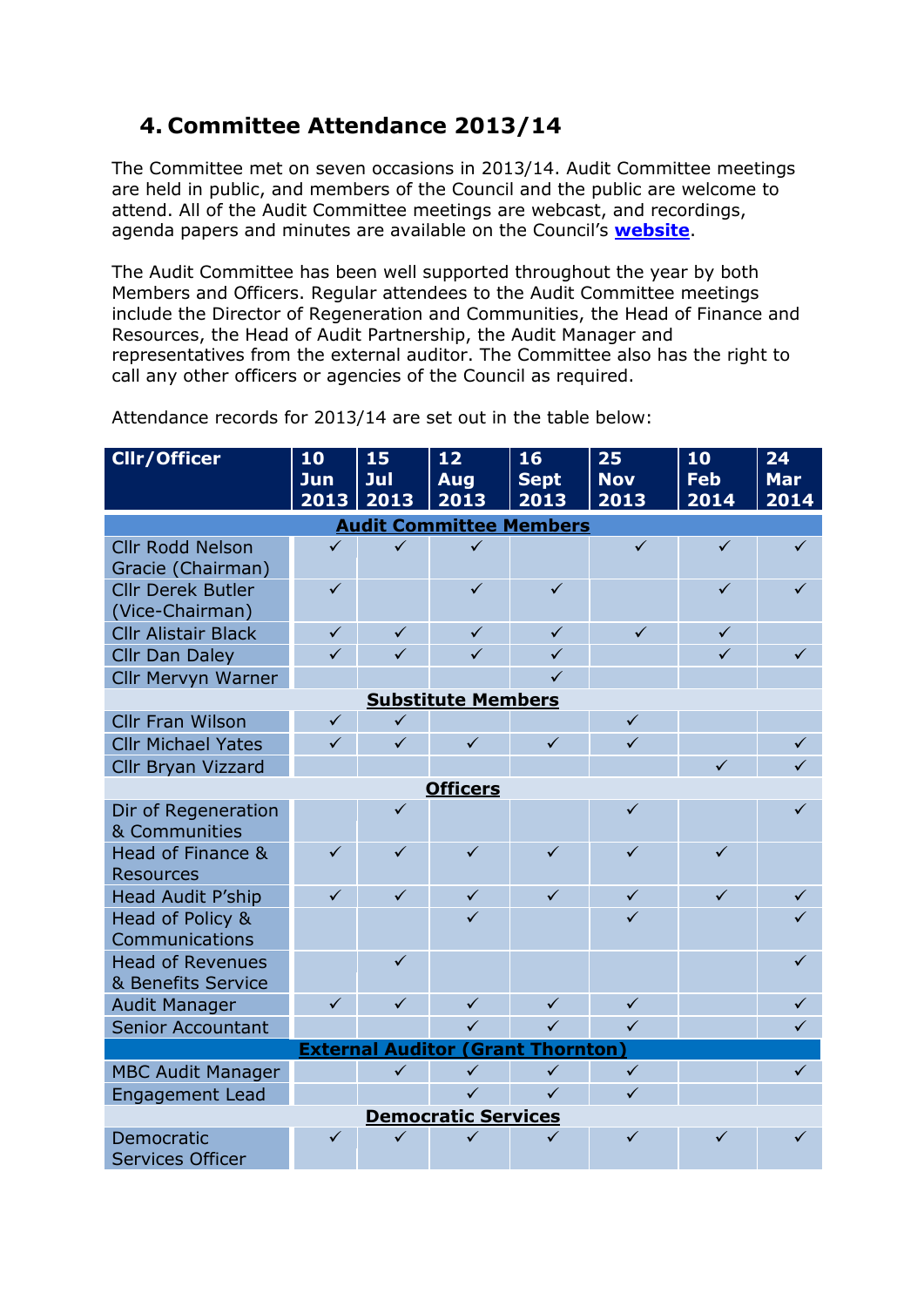#### **5. Reports Considered by the Committee**

The Committee considered the following reports during 2013/14:

| <b>Function / Issue</b>                                   | 10<br>Jun | 15<br>Jul    | 12<br><b>Aug</b> | 16<br><b>Sept</b> | 25<br><b>Nov</b> | 10<br><b>Feb</b> | 24<br><b>Mar</b> |
|-----------------------------------------------------------|-----------|--------------|------------------|-------------------|------------------|------------------|------------------|
| <b>Internal Audit Activity</b>                            | 2013      | 2013         | 2013             | 2013              | 2013             | 2014             | 2014             |
| <b>Internal Audit Annual</b>                              |           | $\checkmark$ |                  |                   |                  |                  |                  |
| Report 2012/13                                            |           |              |                  |                   |                  |                  |                  |
| <b>Audit Committee annual</b>                             |           | $\checkmark$ |                  |                   |                  |                  |                  |
| report                                                    |           |              |                  |                   |                  |                  |                  |
| <b>Internal Audit Charter</b>                             |           |              |                  | $\checkmark$      |                  |                  |                  |
| <b>Internal Audit Interim</b><br>Report                   |           |              |                  |                   | $\checkmark$     |                  |                  |
| <b>Internal Audit Operational</b><br>Plan 2014/15         |           |              |                  |                   |                  |                  | ✓                |
| <b>Internal Audit External</b>                            |           |              |                  |                   |                  |                  |                  |
| Quality Assessment of<br>Conformance with the             |           |              |                  |                   |                  |                  |                  |
| <b>Public Sector Internal</b>                             |           |              |                  |                   |                  |                  |                  |
| <b>Standards</b>                                          |           |              |                  |                   |                  |                  |                  |
| <b>Internal Audit External</b>                            |           |              |                  |                   |                  |                  | ✓                |
| <b>Audit Protocol</b>                                     |           |              |                  |                   |                  |                  |                  |
| <b>External Audit Activity</b>                            |           |              |                  |                   |                  |                  |                  |
| <b>External Audit Fees</b><br>2013/14                     |           | ✓            |                  |                   |                  |                  |                  |
| <b>External Auditors Audit Plan</b>                       |           | $\checkmark$ |                  |                   |                  |                  |                  |
| 2012/13                                                   |           |              |                  |                   |                  |                  |                  |
| <b>External Audit Progress</b>                            |           | $\checkmark$ |                  |                   |                  |                  |                  |
| Report - July 2013<br><b>External Auditors Audit</b>      |           |              |                  | $\checkmark$      |                  |                  |                  |
| Findings Reports 2012/13                                  |           |              |                  |                   |                  |                  |                  |
| <b>Grant Thornton Letter of</b>                           |           |              |                  | $\checkmark$      |                  |                  |                  |
| Representation                                            |           |              |                  |                   |                  |                  |                  |
| External Auditor's Letter to                              |           |              |                  |                   | $\checkmark$     |                  |                  |
| the Chairman                                              |           |              |                  |                   |                  |                  |                  |
| <b>External Auditor's Annual</b>                          |           |              |                  |                   | ✓                |                  |                  |
| Audit Letter 2012/13<br><b>Grant Thornton - Enquiries</b> |           |              |                  |                   |                  |                  | ✓                |
| of Management & Audit                                     |           |              |                  |                   |                  |                  |                  |
| <b>Committee As Those</b>                                 |           |              |                  |                   |                  |                  |                  |
| Charged With Governance                                   |           |              |                  |                   |                  |                  |                  |
| <b>Update on Enhanced</b>                                 |           |              |                  |                   |                  |                  | ✓                |
| <b>Scrutiny Arrangements and</b>                          |           |              |                  |                   |                  |                  |                  |
| <b>Public Meetings</b>                                    |           |              |                  |                   |                  |                  |                  |
|                                                           |           |              |                  |                   |                  |                  |                  |
| <b>Regulatory Framework / Internal Control Assurance</b>  |           |              |                  |                   |                  |                  |                  |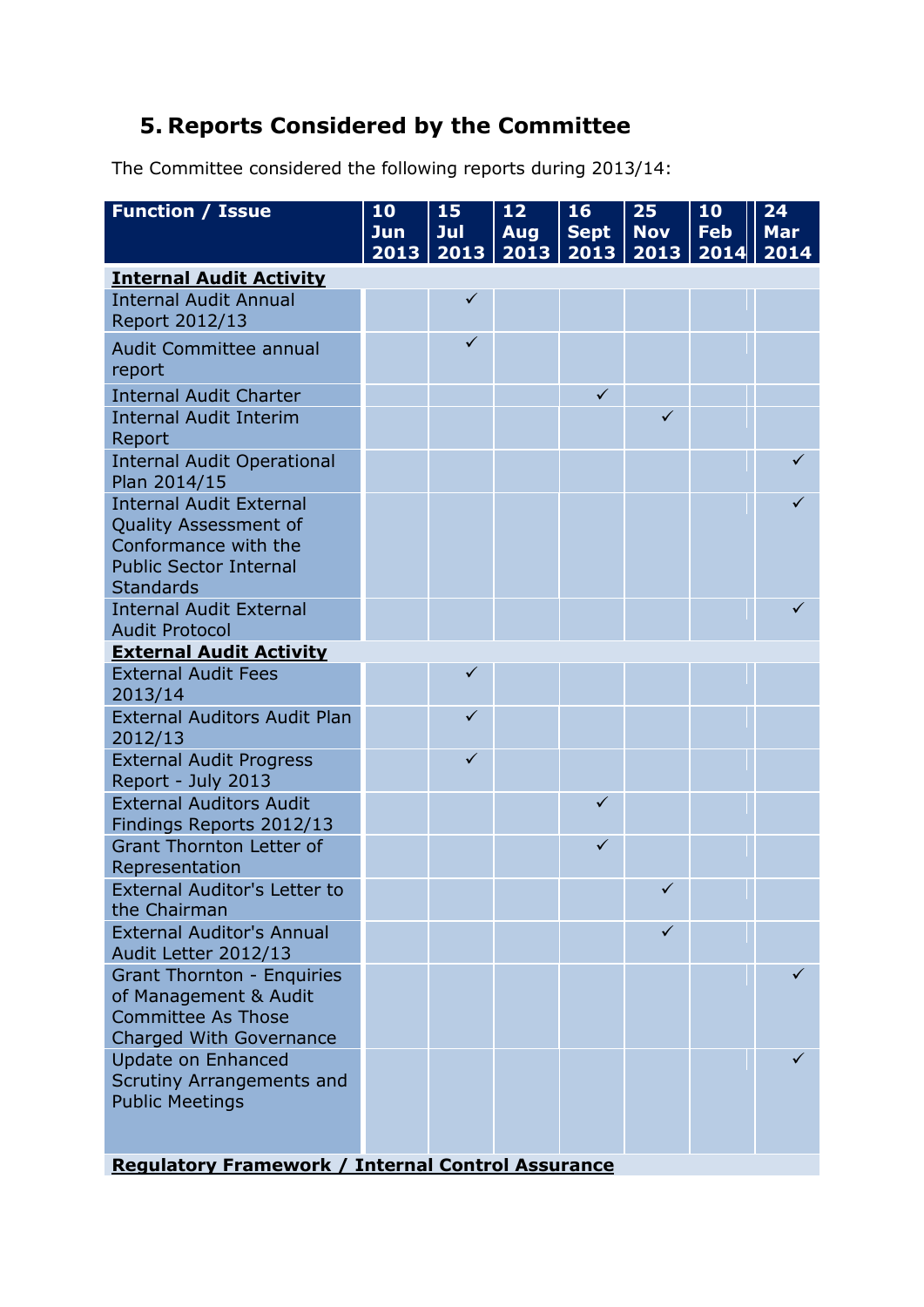| <b>Function / Issue</b>                                     | 10<br>Jun<br>2013 | 15<br>Jul<br>2013 | 12<br><b>Aug</b><br>2013 | 16<br><b>Sept</b><br>2013 | 25<br><b>Nov</b><br>2013 | 10<br><b>Feb</b><br>2014 | 24<br><b>Mar</b><br>2014 |
|-------------------------------------------------------------|-------------------|-------------------|--------------------------|---------------------------|--------------------------|--------------------------|--------------------------|
| <b>Property Investment</b>                                  | $\checkmark$      |                   |                          |                           |                          |                          |                          |
| <b>Audit Committee Work</b>                                 |                   |                   |                          | $\checkmark$              | $\checkmark$             |                          |                          |
| Programme                                                   |                   |                   |                          |                           |                          |                          |                          |
| <b>Audit Committee Members</b><br><b>Skills</b>             |                   | $\checkmark$      |                          |                           |                          |                          |                          |
| <b>Local Code of Corporate</b><br>Governance                |                   | $\checkmark$      | $\checkmark$             |                           |                          |                          |                          |
| <b>Treasury Management</b>                                  |                   | $\checkmark$      |                          |                           |                          |                          |                          |
| Annual Report 2012/13                                       |                   |                   |                          |                           |                          |                          |                          |
| <b>Treasury Management Half</b>                             |                   |                   |                          |                           | $\checkmark$             |                          |                          |
| <b>Year Review</b>                                          |                   |                   |                          |                           |                          |                          |                          |
| <b>Treasury Management</b>                                  |                   |                   |                          |                           |                          | ✓                        |                          |
| Strategy 2014/15                                            |                   |                   |                          |                           |                          |                          |                          |
| Budget Strategy 2014-15<br><b>Onwards - Risk Assessment</b> |                   |                   |                          |                           |                          | ✓                        |                          |
| <b>Benefit Fraud Annual</b>                                 |                   | $\checkmark$      |                          |                           |                          |                          |                          |
| Report 2012/13                                              |                   |                   |                          |                           |                          |                          |                          |
| Reconciliation of the                                       |                   |                   |                          |                           |                          | ✓                        |                          |
| Collection Fund 2012/13                                     |                   |                   |                          |                           |                          |                          |                          |
| <b>Certification of Financial</b>                           |                   |                   |                          |                           |                          |                          | ✓                        |
| <b>Claims and Returns</b>                                   |                   |                   |                          |                           |                          |                          |                          |
| <b>Accounts</b>                                             |                   |                   |                          |                           |                          |                          |                          |
| <b>Draft Annual Governance</b>                              |                   |                   | ✓                        |                           |                          |                          |                          |
| <b>Statement</b>                                            |                   |                   |                          |                           |                          |                          |                          |
| <b>Annual Governance</b>                                    |                   |                   |                          |                           | $\checkmark$             |                          |                          |
| Statement - Action Plan                                     |                   |                   |                          |                           |                          |                          |                          |
| Update                                                      |                   |                   |                          |                           |                          |                          |                          |
| <b>Statement of Accounts</b><br>2012/13                     |                   | $\checkmark$      | ✓                        |                           |                          |                          |                          |

#### **6. Assurance**

The Audit Committee has considered the following areas of work over the course of the year to demonstrate how it has effectively fulfilled its duties in line with its terms of reference: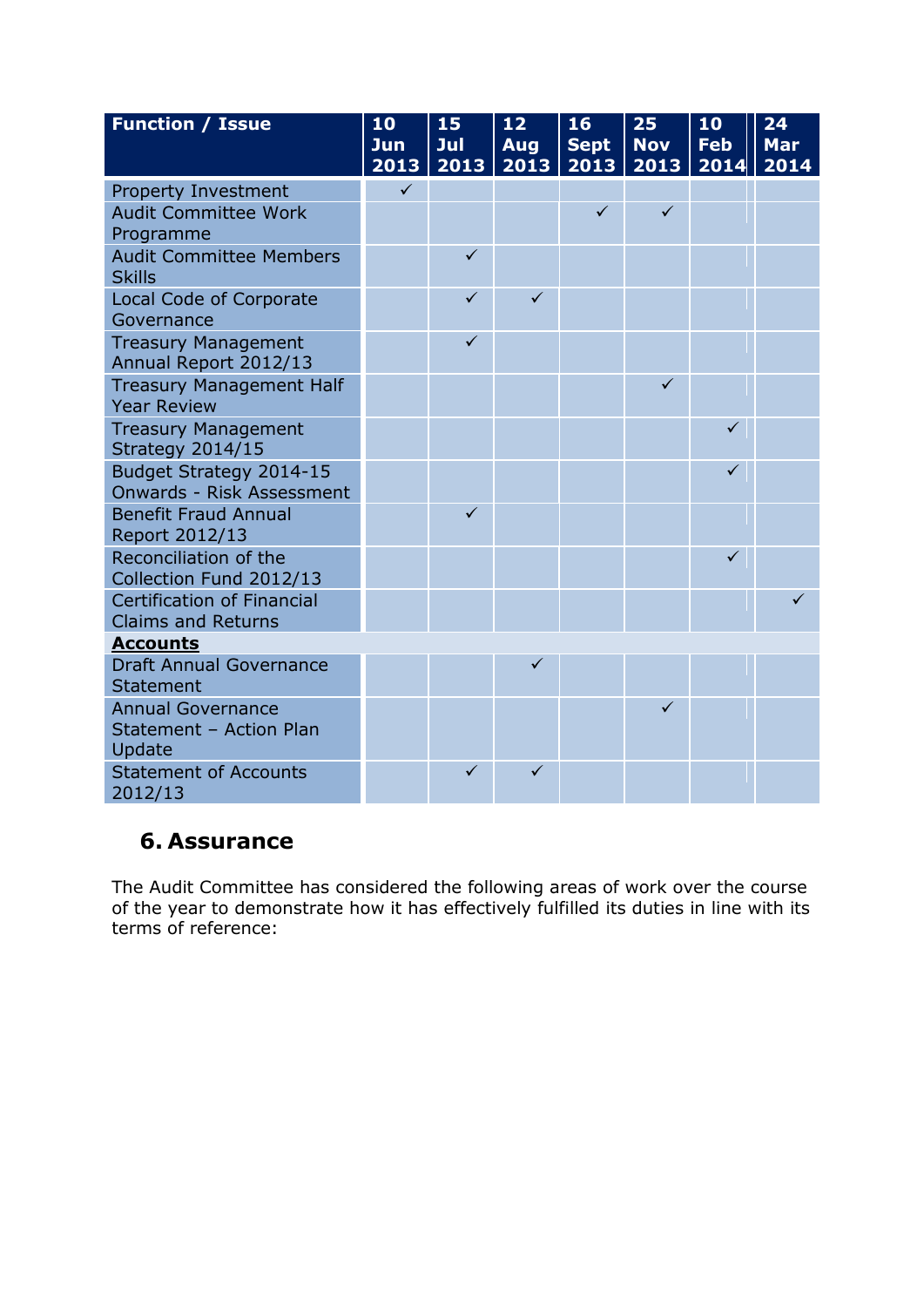## Risk Management

**In July 2013 the Committee considered the Benefit Fraud Annual report 2012/13, including summary of fraud prevention and detection activity.** 

**In March 2014 the Committee considered the operational audit plan for 2014/15 in compliance with the Public Sector Internal Audit Standards (PSIAS) which adopted risk based audit planning.**

**In February 2014 the Committee considered the Risk Assessment for the Budget Strategy 2014/15.**

## Internal Control

**In June 2013 the Committee considered the changes to the criteria for prudential borrowing in relation to property investment.**

**In September 2013 the Committee considered the updated Internal Audit Charter including revisions from adoption of the PSIAS.**

**In December 2013 the Committee considered the Internal Audit interim report including a summary of audit findings and overall assessment levels of controls assurance.** 

**In July 2013 and November 2013 the Committee considered the Treasury Management activity reports and Prudential Indicators including investment activity and performance. The Committee also approved the 2014/15 Treasury Management strategy in February 2014.**

## Audit Activity

**In July 2013 the Committee considered the Head of Audit Partnerships Annual Report for 2012/13 which included the opinion on the Council's control environment and performance of the Internal Audit service against delivery of the audit plan.** 

**In November 2013 the Committee received the interim report and progress against the 2013/14 Internal Audit plan.**

**In March 2014 the Committee considered the outcomes from the Internal Audit External Quality Assessment against the PSIAS, noting the achievement of full or partial compliance against all 56 standards.** 

**In March 2014 the Committee noted the Internal and External Audit protocol.**

## Accounts

**In August 2013 the Committee approved the Annual Governance Statement for 2012/13 for submission to Council. The Committee also received a progress report on the AGS action plan in November 2013.** 

**In August 2013 the Committee considered the draft accounts prior to the approval of the Statement of Accounts in August 2013.** 

**Throughout the year the Committee considered various reports from the External Auditor (Grant Thornton). Notably, the Committee agreed the certification of the grant claim, the Annual Audit Letter and agreed the Audit Plan and fee scales for 2013/14.**